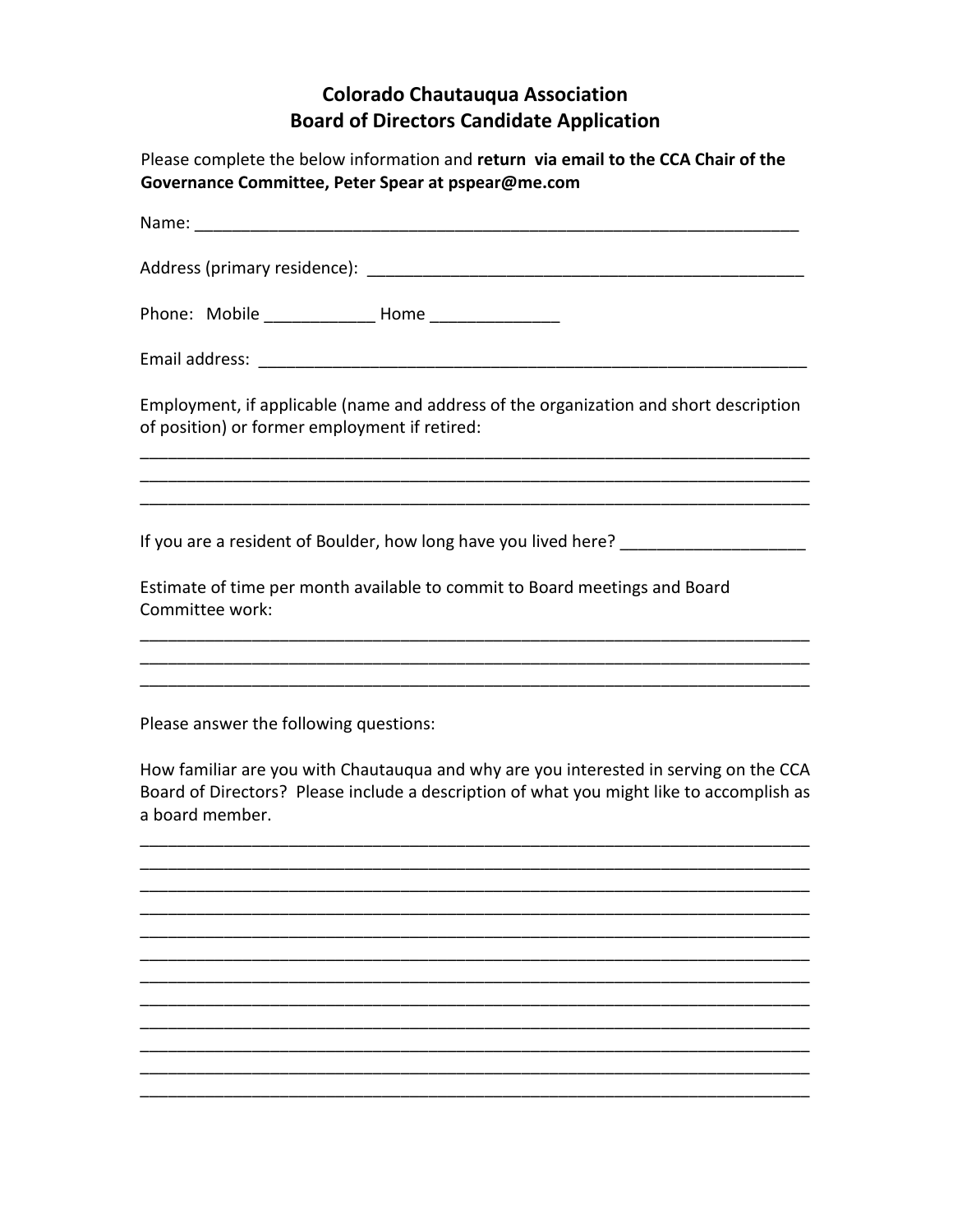Please describe the relevant skills and experience you would bring to the board. Please include any non-profit board or fundraising experience you may have.

How could you help CCA with outreach to the community?

How would you characterize the difference between board and management responsibilities for CCA as a nonprofit entity?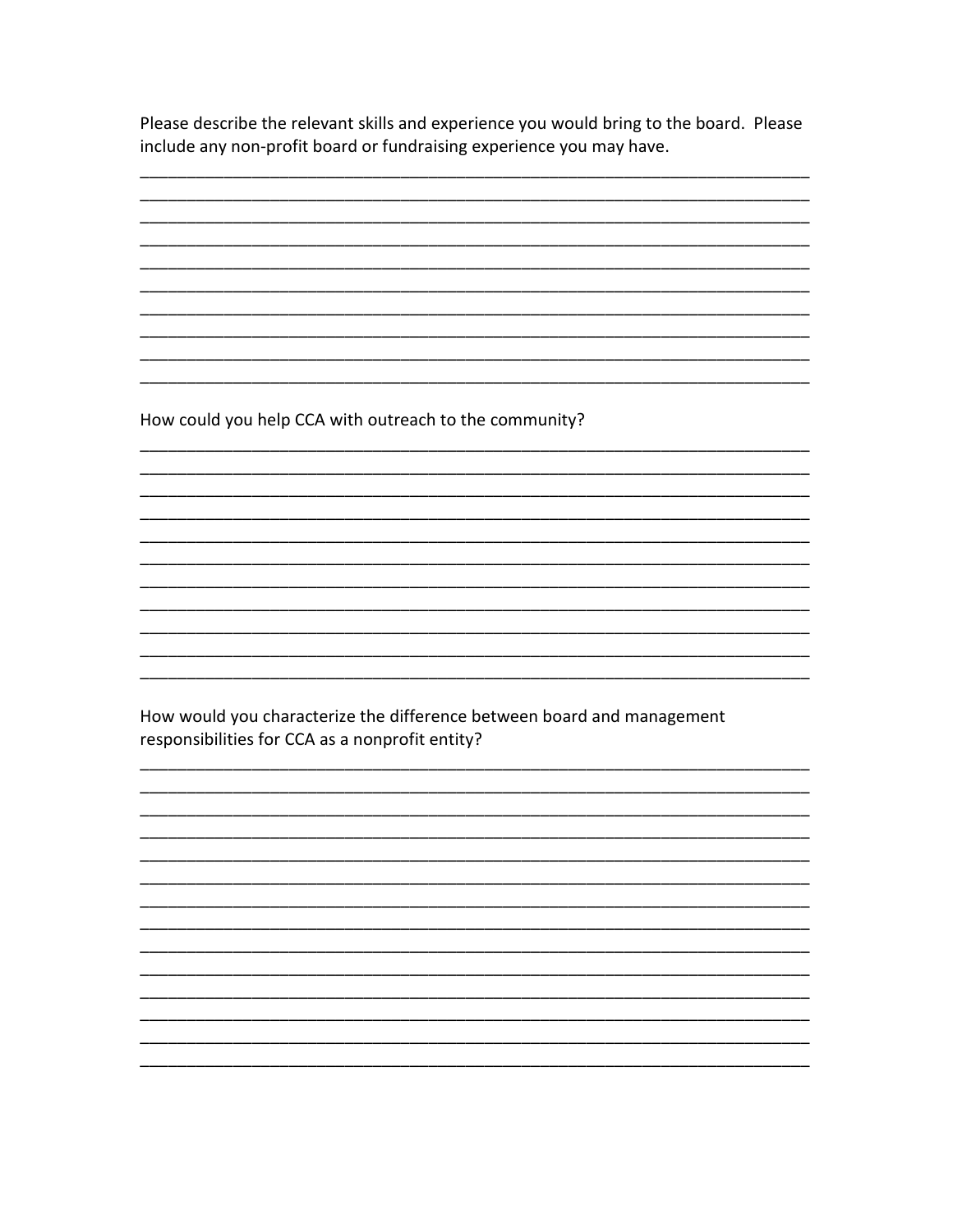Please provide three references:

| Reference #1              |
|---------------------------|
| Name                      |
| Phone                     |
| <b>Email Address</b>      |
| Relationship to Reference |
|                           |
| Reference #2              |
| Name                      |
| Phone                     |
| <b>Email Address</b>      |
| Relationship to Reference |
|                           |
| Reference #3              |
| Name                      |
| Phone                     |
| <b>Email Address</b>      |
| Relationship to Reference |
|                           |